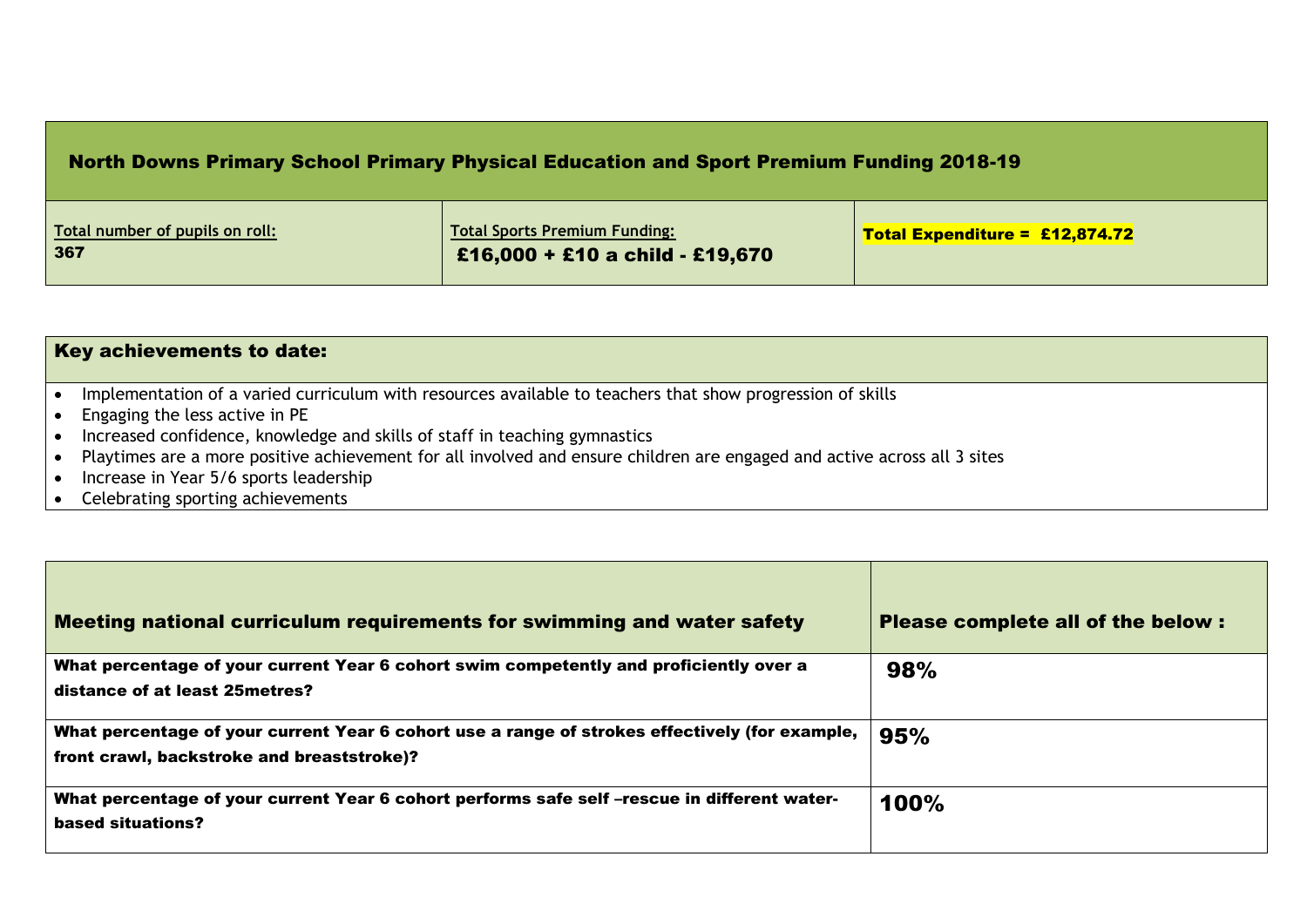| <b>School Focus</b>                                                                                                                                      | <b>Evidence</b><br>of need<br>(Why we are<br>doing it)                                          | <b>Action Plan</b>                                                                                                                                                                                                                                                         | <b>Who</b>                                                            | <b>Time</b><br><b>Scale</b> | <b>Funding</b><br><b>Breakdown</b> | <b>Impact Evidence and</b><br><b>Sustainability Record</b>                                                                                                                                                                                    |
|----------------------------------------------------------------------------------------------------------------------------------------------------------|-------------------------------------------------------------------------------------------------|----------------------------------------------------------------------------------------------------------------------------------------------------------------------------------------------------------------------------------------------------------------------------|-----------------------------------------------------------------------|-----------------------------|------------------------------------|-----------------------------------------------------------------------------------------------------------------------------------------------------------------------------------------------------------------------------------------------|
|                                                                                                                                                          |                                                                                                 | Key indicator 1: Engagement of pupils in regular physical activity                                                                                                                                                                                                         |                                                                       |                             |                                    |                                                                                                                                                                                                                                               |
| Engage children in<br>sport, who would<br>otherwise be<br>restricted due to<br>their<br>circumstances.                                                   | Audit pupil<br>premium<br>children to see<br>how active<br>they are.                            | $\bullet$<br>To provide a lunchtime/Breakfast and<br>Afterschool clubs for pupil premium,<br>less active children and those who are<br>not part of school/community clubs                                                                                                  | <b>Sports</b><br>coach<br><b>RW</b><br>Subject<br>Leader<br><b>RO</b> | Sept 2018                   | £3,494                             | <b>Impact</b><br>Lunchtime club provided for these pupils<br>and this included some of the least active<br>in the school.<br>Evidence<br>Register of the children who attended.<br>Questionnaire of the activity the children<br>take part in |
| Focus on pupil<br>Premium children.                                                                                                                      |                                                                                                 |                                                                                                                                                                                                                                                                            |                                                                       |                             |                                    | <b>Sustainability</b><br>Continue to offer clubs for the children at<br>lunchtimes. Increase the number of<br>opportunities for children to take part in<br>sporting activities at lunchtime. Set up a<br>six week                            |
| Increase the<br>amount of daily<br>physical activity<br>across the school<br>day (in line with<br>the government<br>target to engage<br>all pupils in 30 | To ensure all<br>classes have<br>the opportunity<br>to complete 30<br>mins of<br>exercise a day | Research different activities and<br>$\bullet$<br>companies that offer brain break<br>active: gonoodle, jump start Johnnie<br>5 a day. imoves and purchase one to<br>$\bullet$<br>support the staff. BBC supermovers.<br>Staff/TA meeting time to share ideas<br>$\bullet$ | Subject<br>leader<br><b>RO</b><br>All<br>teaching                     | Oct-Dec<br>2018             |                                    | Impact<br>The teachers have access to supermovers<br>and gonoodle these are being used in class<br>to increase physical activity within the<br>day.<br><b>Evidence</b>                                                                        |
| mins exercise per<br>day)                                                                                                                                |                                                                                                 | of how to bring activity in to other<br>lessons/interventions.<br>Continuation of daily mile<br>$\bullet$                                                                                                                                                                  | and TA<br><b>Staff</b>                                                | Ongoing                     |                                    | Teachers filled in the activity tracker<br>focused on a week a term and this shows<br>an improvement in the amount of physical<br>activity going on in the classrooms.<br><b>Sustainability</b>                                               |
|                                                                                                                                                          |                                                                                                 |                                                                                                                                                                                                                                                                            |                                                                       | June/July                   |                                    | Continue to send activity tracker out at<br>least twice a half term. Continue to<br>promote the daily mile. Set up a challenge<br>for daily mile at lunchtime once a month<br>To offer other clubs at lunchtimes.                             |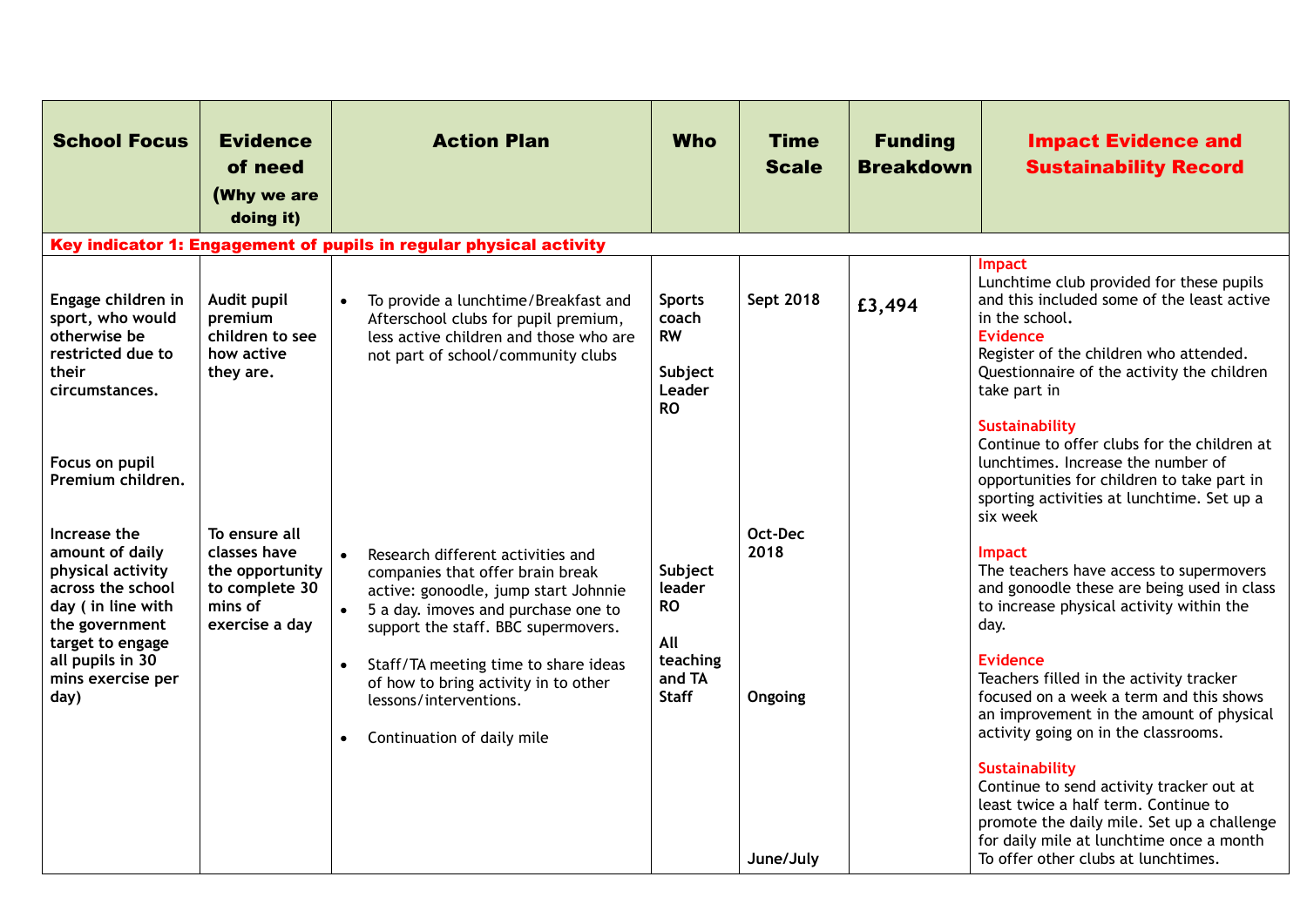| 2019<br>Meet with positive playtime focus<br>$\bullet$<br>£2,056.61<br>group<br>http:/www.dorkng-<br>$\bullet$<br>The outside<br>More active<br>schools.net/leisure.html<br>lunchtime play<br>areas need                                                                                                                                                                                                                                                                                                                                                                                                                                                                                                                                                                                                                                                                                                                                                                                                                                                            |                                                                                                                                                                                                                                                                                                                                                                                                                                                                                                                                                                                                                                                                                                                                                                                                                                                                                                                                                                                                                                                                                                                                                                                                                                                                                                                                                                                                                                                        |
|---------------------------------------------------------------------------------------------------------------------------------------------------------------------------------------------------------------------------------------------------------------------------------------------------------------------------------------------------------------------------------------------------------------------------------------------------------------------------------------------------------------------------------------------------------------------------------------------------------------------------------------------------------------------------------------------------------------------------------------------------------------------------------------------------------------------------------------------------------------------------------------------------------------------------------------------------------------------------------------------------------------------------------------------------------------------|--------------------------------------------------------------------------------------------------------------------------------------------------------------------------------------------------------------------------------------------------------------------------------------------------------------------------------------------------------------------------------------------------------------------------------------------------------------------------------------------------------------------------------------------------------------------------------------------------------------------------------------------------------------------------------------------------------------------------------------------------------------------------------------------------------------------------------------------------------------------------------------------------------------------------------------------------------------------------------------------------------------------------------------------------------------------------------------------------------------------------------------------------------------------------------------------------------------------------------------------------------------------------------------------------------------------------------------------------------------------------------------------------------------------------------------------------------|
| with activities and<br>developing in<br>$\bullet$<br>Subject leader to complete DSSP<br>games lead by<br>order to<br>activity survey for school to enable PE<br>maximise<br>Sports and<br>Lead to target less active children<br>lunchtime<br>activity at lunch<br>and play time<br>supervisors<br>Gather ideas plans for development of<br>$\bullet$<br>playground area from positive<br>playtime focus group<br>Development of<br>more active<br>Phase1 - Playground area<br>lunchtime<br>activities<br>Get quotes for new line markings for<br>$\bullet$<br>£1,150<br>netball court, number line, and target<br>area plan and order<br>Subject<br>Source some permanent posts for<br>£739.96<br>leader<br>netball court and order<br><b>RO</b><br>Purchase additional equipment<br><b>Sports</b><br>Phase 2<br>coach RW<br>£250<br>Purchase football goals for small sided<br>games at Leigh<br>Cost and Purchase 2 permanent table<br>$\bullet$<br>tennis tables, with support from table<br>Jan 2019-<br>tennis club.<br><b>July 2019</b><br>June/July<br>2019 | <b>Impact</b><br>Meetings held with positive playtime<br>group. Suggestions made have been<br>implemented and there has been more<br>children especially evident in KS1<br><b>Evidence</b><br>Observations at playtime show more<br>children being active. Sports crew leading<br>activities for KS1 children has increased<br>their physical activity<br><b>Sustainability</b><br>Sports crew to start running activities for<br>Year 3/4 classes, including running<br>personal challenge events. A log of those<br>children taking part in personal challenges<br>will be kept. Activity tracker to be<br>completed by teacher twice each half<br>term.<br>Organise a Skip to be fit event<br><b>Impact</b><br>To be monitored over Autumn Term 2019<br><b>Evidence</b><br>Netball posted sourced and ordered<br>Equipment purchased for all 3 sites to<br>enhance teaching the PE curriculum and<br>after school club<br>Football goals installed on Leigh site.<br>Table tennis tables in place. Table tennis<br>club coming in to do a session with the<br>sports crew to show how to use them.<br><b>Sustainability</b><br>Sports crew to run as an activity during<br>lunchtimes. Train sports crew on how to<br>use the equipment and routines on how to<br>look after it. Offer sessions for each year<br>group or KS on different days to allow all<br>children to have access to the equipment.<br>After school club to be able to use the |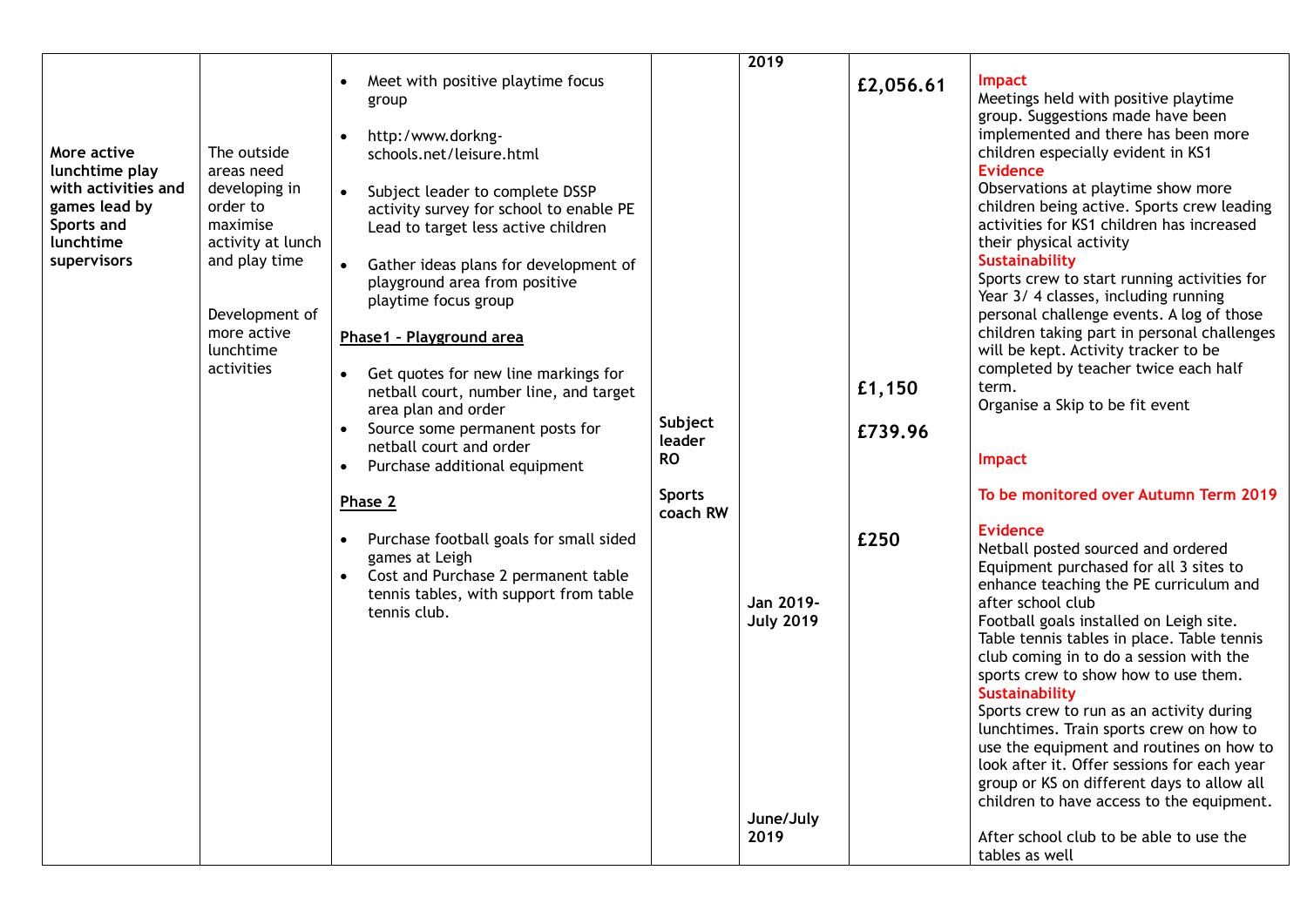| Key indicator 2: The profile of PE and Sport being raised across the school as a tool for whole school improvement |                                                                                                                          |                |                                                                                                                                                                                                                                                                                                                                                                        |                                           |          |        |                                                                                                                                                                                                                                                                                                                                                                                                                                                                                                                                                                                                                                                                                                                                                                                                                                                                                                                        |
|--------------------------------------------------------------------------------------------------------------------|--------------------------------------------------------------------------------------------------------------------------|----------------|------------------------------------------------------------------------------------------------------------------------------------------------------------------------------------------------------------------------------------------------------------------------------------------------------------------------------------------------------------------------|-------------------------------------------|----------|--------|------------------------------------------------------------------------------------------------------------------------------------------------------------------------------------------------------------------------------------------------------------------------------------------------------------------------------------------------------------------------------------------------------------------------------------------------------------------------------------------------------------------------------------------------------------------------------------------------------------------------------------------------------------------------------------------------------------------------------------------------------------------------------------------------------------------------------------------------------------------------------------------------------------------------|
| Dorking Schools<br>Sports Partnership<br>Employment of<br>SSCO for the DSSP                                        | Need for all the<br>Dorking schools<br>to work<br>together as a<br>cluster and<br>develop<br>outstanding PE<br>provision | $\bullet$<br>٠ | PE Subject leader to distribute sports<br>events list to all staff and run clubs<br>etc. to prepare children for<br>competitions and festivals<br>Identify gifted and talented children to<br>send to DSSP G and T days<br>Use DSSP club links to enhance<br>provision in schools<br>Put new DSSP Year 2 planning on<br>Teachers area use new recommended<br>resources | Subject<br>Leader<br><b>RO</b><br>SSCO CS | On going | £1,900 | <b>Impact</b><br>To be more clubs on offer for girls across<br>the KS2 in Autumn term 2019<br>Children in Year 3 took part in Dodgeball<br>completion. Year 5 Boys took part in a B<br>team football tournament<br>Year 2 took part in Physi-fun<br>Transport was provided where it was<br>needed to enable transport to these<br>events<br>Sport is a high priority in the school and<br>over 2018-19 we have had good success at<br>local competitions qualifying for county<br>competitions<br>Sports teams are always mentioned in<br>School assemblies on Fridays usually this is<br>class assembly so often there are parents<br>present at these<br>Sports reports written for the newsletters.<br>These are then on the school website.<br>A sports award awarded at the end of each<br>term the child who receives this award, is<br>a person who has shown the values of<br>school sport.<br><b>Evidence</b> |
|                                                                                                                    |                                                                                                                          |                |                                                                                                                                                                                                                                                                                                                                                                        |                                           |          |        | Registers of those Children from Year 3<br>attended Dodgeball competition Yr 2<br>Physi- fun, and year 5 B team football.<br>Team lists from county competitions.<br>Newsletter articles, trophies displayed in<br>entrance hall. The school achieved<br>Platinum sports award<br><b>Sustainability</b><br>Keep reporting on sporting achievements.<br>Monitor the number of girls attending<br>clubs. Have a sports page on the school<br>website updated once a month. Maintain<br>standards and achieve the Platinum sports<br>award for a second year in a row                                                                                                                                                                                                                                                                                                                                                     |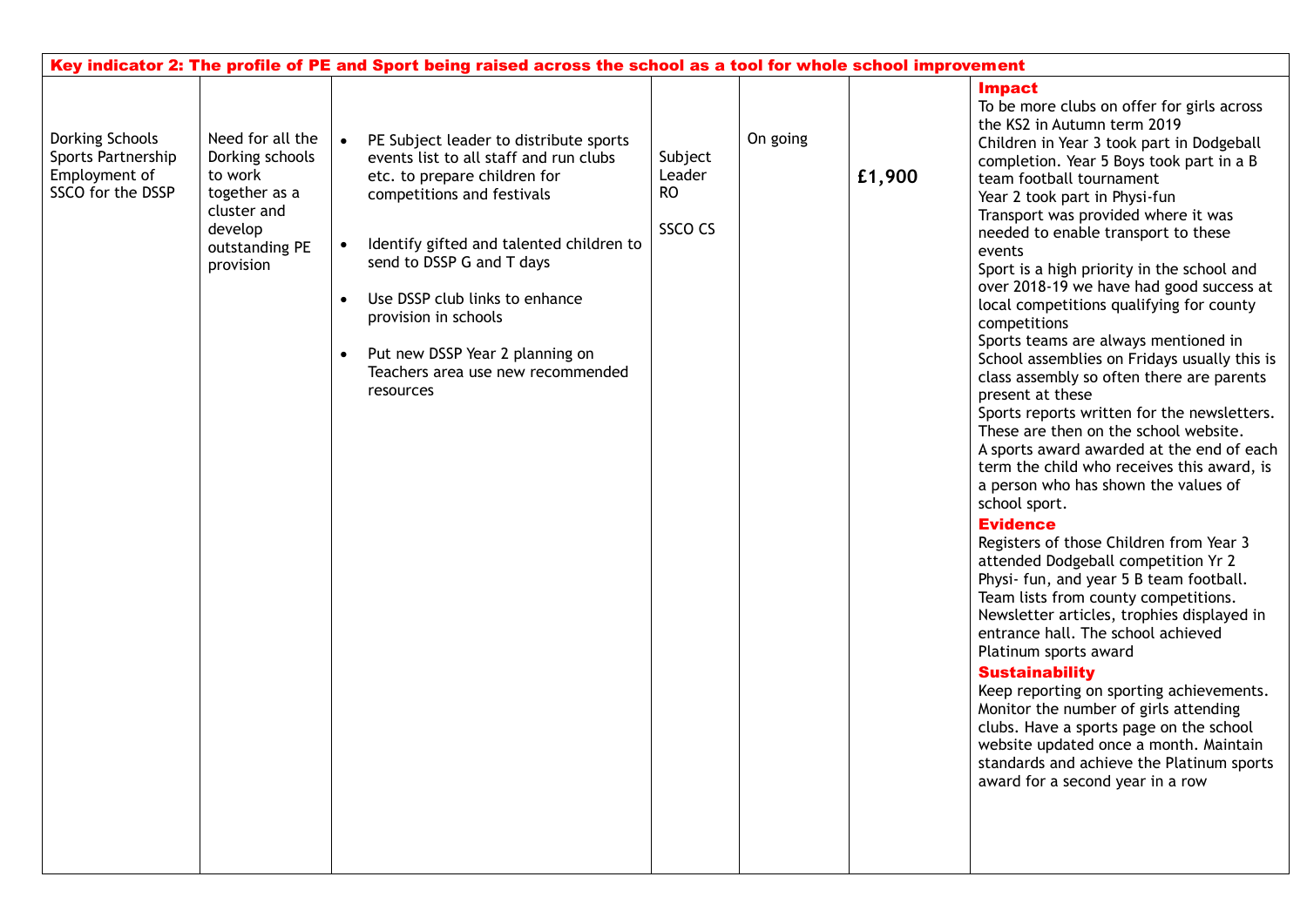| To start training<br>with SOLD and RO<br>to establish<br>teaching outside<br>the classroom,<br>with a view of<br>expanding in the<br>future. | There is a need<br>for children who<br>may struggle<br>learning within<br>the classroom<br>to explore and<br>learn in a<br>different<br>environment                | <b>Training courses</b><br>Learning beyond the classroom<br><b>Outdoor Learning Conference</b>                                                                                                                                                                                                                                                                                                                               | <b>RO</b>                      | Dec 2018<br>Jan 2019 | £377                                                | <b>Impact</b><br>Learning outside the classroom is known to<br>contribute significantly to raising<br>standards & improving pupils' personal,<br>social & emotional development.<br><b>Evidence</b><br>The Children engaged in LOtC have<br>achieved improved scores in class tests,<br>have shown greater levels of physical<br>fitness and motor skills development. Huge<br>signs of increased confidence, self-esteem<br>and show leadership qualities. Lastly<br>children are socially competent and more<br>environmentally aware due to these<br>lessons.<br><b>Sustainability</b><br>Continue to learn knowledge so teachers<br>and children understanding of LoTC is<br>more widely accessed |
|----------------------------------------------------------------------------------------------------------------------------------------------|--------------------------------------------------------------------------------------------------------------------------------------------------------------------|------------------------------------------------------------------------------------------------------------------------------------------------------------------------------------------------------------------------------------------------------------------------------------------------------------------------------------------------------------------------------------------------------------------------------|--------------------------------|----------------------|-----------------------------------------------------|-------------------------------------------------------------------------------------------------------------------------------------------------------------------------------------------------------------------------------------------------------------------------------------------------------------------------------------------------------------------------------------------------------------------------------------------------------------------------------------------------------------------------------------------------------------------------------------------------------------------------------------------------------------------------------------------------------|
|                                                                                                                                              |                                                                                                                                                                    | Key indicator 3: Increased confidence, knowledge and skills of all staff in teaching PE and Sport                                                                                                                                                                                                                                                                                                                            |                                |                      |                                                     |                                                                                                                                                                                                                                                                                                                                                                                                                                                                                                                                                                                                                                                                                                       |
| To upskill teachers<br>in order to<br>improve progress<br>and achievement<br>of all pupil's in<br>dance and gym                              | Audit (2017-8)<br>of staff<br>confidence and<br>knowledge in PE<br>highlighted<br>Lack of<br>confidence by<br>some staff in<br>teaching<br>gymnastics and<br>dance | Teachers to trial resource for 30 days<br>and report back to RO to decide if the<br>school should benefit in purchasing<br>this resource<br>If Trial successful and resource<br>$\bullet$<br>purchased<br>Support from DSSP SSCO to set up a<br>$\bullet$<br>programme of lesson study to work<br>with staff (not targeted last year) in<br>gymnastics<br>CS SSCO to lead a lesson study of gym<br>for 2 lessons with Year 1 | Subject<br>Leader<br>RO/ Staff | April 2019           | <b>imoves</b><br>£795<br>(see above)<br>(see above) | <b>Impact</b><br>Unable to source the Imoves resource<br>due to School computer security blocking<br>the videos. So therefore not able to<br>upskill teachers<br><b>Evidence</b><br>None needed.<br><b>Sustainability</b><br>Subject leader to look at other resources<br>for teaching dance                                                                                                                                                                                                                                                                                                                                                                                                          |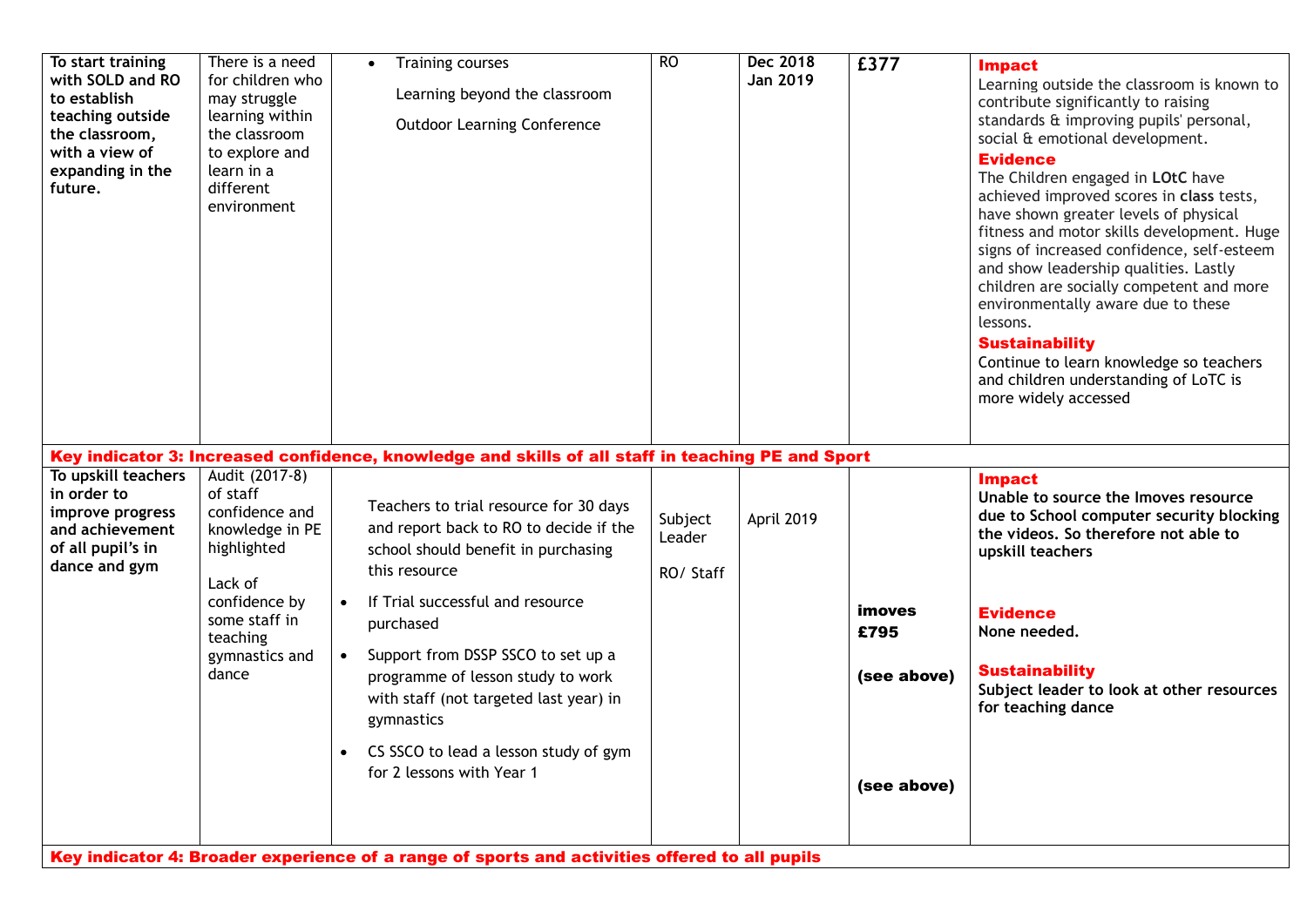| To ensure all<br>children meet the<br>statutory<br>requirements of<br>the national<br>curriculum for<br>swimming                                                                                                                        | Ask swimming<br>teachers to<br>identify the<br>children in Year<br>4/5 who would<br>benefit from to<br>attending the<br>top up<br>swimming                                                                  | Identify children in year 4/5 and 6 if<br>$\bullet$<br>necessary who have not met the<br>national curriculum requirements for<br>swimming.<br>$\bullet$<br>Arrange for these children to attend<br>the DSSP top up course for swimming<br>Complete required data                                                    | Swimming<br>teachers<br>Subject<br>leader RO                                                        | April 2019        | £1,900 | Impact<br>2 children in Year 4 and 2 children in year<br>5 identified as not meeting national<br>curriculum requirements. They attended a<br>week's course of swimming lessons.<br>Additional PE equipment has ensured all<br>children can access equipment during<br>lesson times and break times.<br>New clubs to be up and running in Autumn                                                                                                                                |
|-----------------------------------------------------------------------------------------------------------------------------------------------------------------------------------------------------------------------------------------|-------------------------------------------------------------------------------------------------------------------------------------------------------------------------------------------------------------|---------------------------------------------------------------------------------------------------------------------------------------------------------------------------------------------------------------------------------------------------------------------------------------------------------------------|-----------------------------------------------------------------------------------------------------|-------------------|--------|--------------------------------------------------------------------------------------------------------------------------------------------------------------------------------------------------------------------------------------------------------------------------------------------------------------------------------------------------------------------------------------------------------------------------------------------------------------------------------|
| Increase the range<br>of Sports offered<br>to the children                                                                                                                                                                              |                                                                                                                                                                                                             | Purchase new equipment for these<br>activities<br>Purchase additional equipment to<br>$\bullet$<br>enhance lessons and ensure all<br>children have equipment and are<br>active<br>Identify new clubs for different age<br>ranges                                                                                    | Subject<br>leader RO<br>Subject<br>leader RO<br>Sports<br>coach<br><b>RW</b>                        |                   |        | term<br>Evidence<br>Successful with all children achieving the<br>national curriculum requirements for<br>swimming<br>Club list for Autumn term 2019<br>Sustainability<br>In Autumn term 2019 there will be Girls<br>Football Years 3-6. A gym club Years 3-6,<br>Netball club for Year 3/4                                                                                                                                                                                    |
|                                                                                                                                                                                                                                         |                                                                                                                                                                                                             | Key indicator 5: Increased participation in competitive sport                                                                                                                                                                                                                                                       |                                                                                                     |                   |        |                                                                                                                                                                                                                                                                                                                                                                                                                                                                                |
| To continue to<br>offer a wide range<br>of clubs to get<br>more pupils<br>involved in extra<br>activity.<br>To focus on any<br>children who do<br>not choose to<br>attend additional<br>clubs and provide<br>extra activity for<br>them | Questionnaire<br>to all girls in<br>year 3-4 to<br>found some<br>children are less<br>active/ do not<br>attend school<br>sports clubs<br>Questionnaire<br>to girls in year<br>5/6 to found<br>some children | • Send out questionnaire to identify<br>how active the girls are.<br>Continue to increase the number<br>of children taking part in<br>competitions<br>Enter extra tournaments/ intra<br>school competions and challenges<br>and festivals that target key stage<br>1 and the less active children in<br>key stage 2 | Subject<br>Leader<br><b>RO</b><br><b>SLT</b><br>JD<br>SW<br><b>CD</b><br>Administr<br>ation<br>team | June/July<br>2019 |        | <b>Impact</b><br>To be more clubs on offer for girls across<br>the KS2 in Autumn term 2019<br>Children in Year 3 took part in Dodgeball<br>completion. Year 5 Boys took part in a B<br>team football tournament<br>Year 2 took part in Physi-fun<br>Transport was provided where it was<br>needed to enable transport to these<br>events<br>Sport is a high priority in the school and<br>over 2018-19 we have had good success at<br>local competitions qualifying for county |